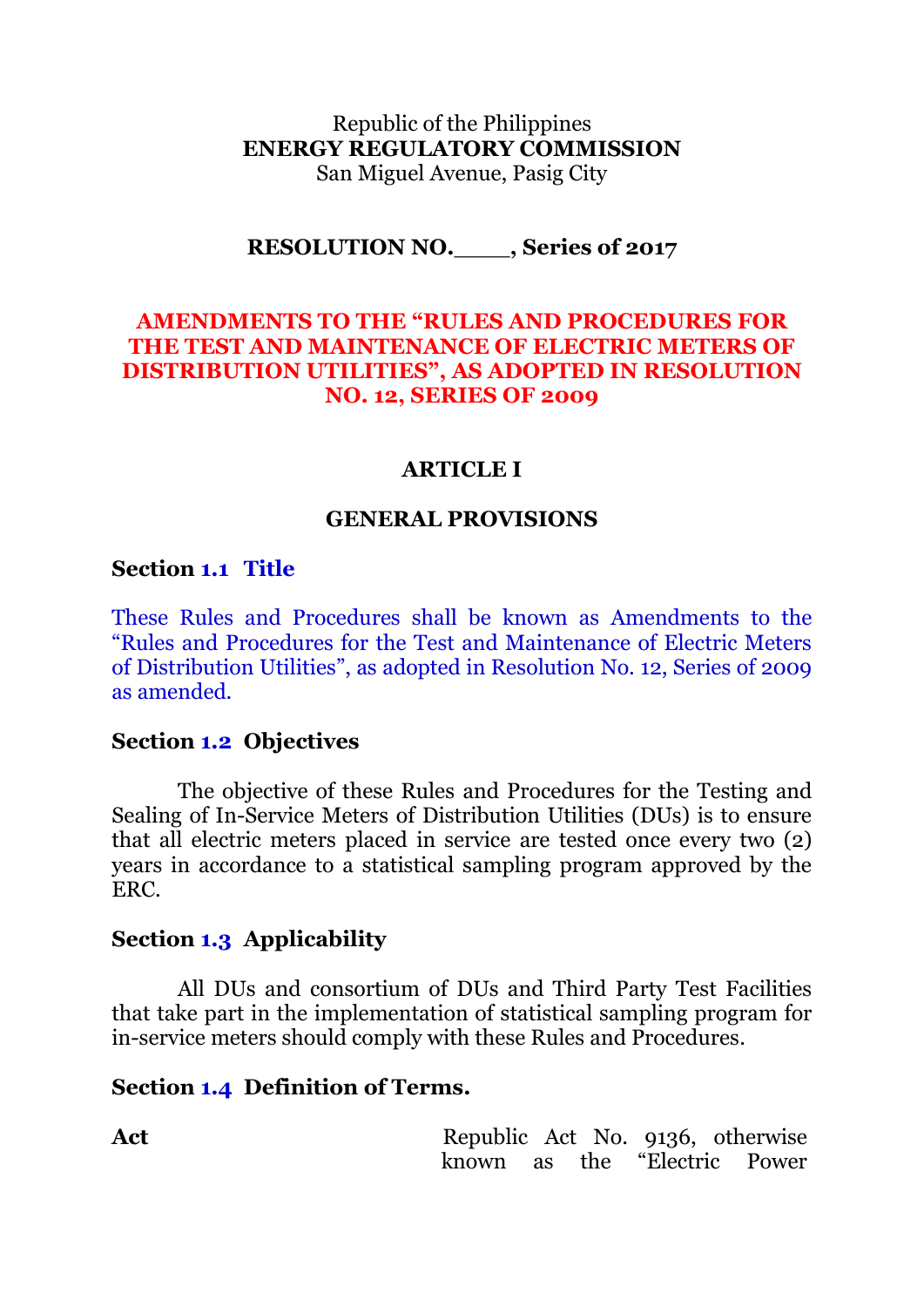Industry Reform Act 2001".

**Certificate of Authority (CA)** The authority granted by the ERC to a person or entity to undertake testing, repair, and calibration of electric meters and other auxiliary devices and equipment essential to the metering of electric power and energy.

\_\_\_\_\_\_\_\_\_\_\_\_\_\_\_\_\_\_\_\_\_\_\_\_\_\_\_\_\_\_\_\_\_\_\_\_\_\_\_\_\_\_\_\_\_\_\_\_\_\_\_\_\_\_\_\_\_\_\_\_\_\_\_\_\_\_\_\_\_\_\_\_\_\_\_\_\_\_\_\_\_\_

**Distribution Utility (DU)** Any electric cooperative, private corporation, government-owned government-owned utility or existing local government unit which has an exclusive franchise to operate a distribution system in accordance with its franchise and the Act.

**Energy Regulatory Commission (ERC)** The independent and quasi-judicial regulatory agency created under Section 38 of the Act.

**Meter Shop (MS)** A place where meters are inspected, repaired, tested and adjusted.

**Third-Party Meter Shop** Any facility owned by a person or entity other than a DU which has the required equipment that will qualify it as a Meter Shop and has the qualified personnel capable of testing and calibrating electric meters.

**Watt-hour meters** An energy measuring device at specific time.

## **ARTICLE II**

## **IN-SERVICE TESTING**

**Section 2.1 Statistical Sampling Program for In-Service Meters**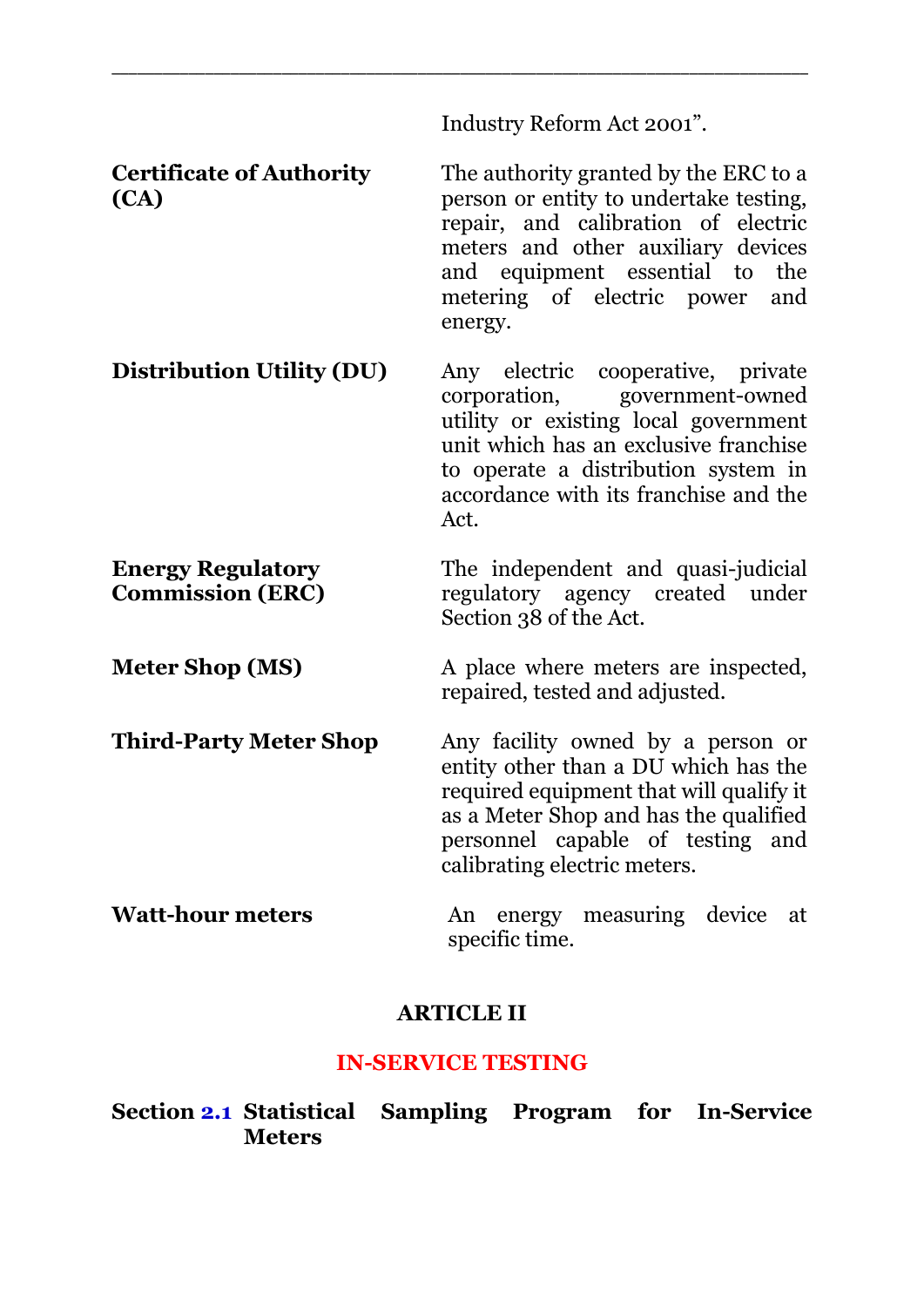A statistical sampling program shall be used to comply with the regulatory requirement of conducting periodic testing of all individual meters in service.

\_\_\_\_\_\_\_\_\_\_\_\_\_\_\_\_\_\_\_\_\_\_\_\_\_\_\_\_\_\_\_\_\_\_\_\_\_\_\_\_\_\_\_\_\_\_\_\_\_\_\_\_\_\_\_\_\_\_\_\_\_\_\_\_\_\_\_\_\_\_\_\_\_\_\_\_\_\_\_\_\_\_

## **Section 2.2 Sample Testing Plan Application**

Every DU shall be required to submit a sample testing plan application to the ERC for approval on or before the first quarter of the year preceding the sample testing year.

All sample testing plans of DUs must contain all information required for the sample testing plan application enumerated in Section 6.2 of Resolution No. 12, series of 2009 as amended. The template of which is downloadable from the ERC website.

## **Section 2.3 Sampling Inspection Procedures for In-Service Meters**

All DUs must comply with the sampling inspection procedures set by the Commission under Section 6.3 of ERC Resolution No. 12, series of 2009.

Whenever, in the course of the sampling inspection, sample meters are pulled-out for testing at the Meter Shop, these should be replaced with meters calibrated and certified by the ERC within the preceding two (2) years. Sample meters tested at the customer's premises which were found non-conforming should be similarly replaced with meters calibrated and certified by the ERC within the preceding two (2) years.

In cases where in-service meters belonging to the accepted lot are found to have no ERC seals or questionable seals, these meters shall be pulled-out for testing and sealing and/or be replaced with meters calibrated and certified by the ERC within the preceding two (2) years.

All meters comprising the rejected lot should be removed and be replaced with new or reconditioned meters within a period of time stated in the meter replacement program to be submitted by the DU; Provided, however, that such period shall, in no case, be more than one (1) year. All meters removed from service may be reconditioned or permanently retired.

# **Section 2.4 ERC Evaluation of Sample Testing Program**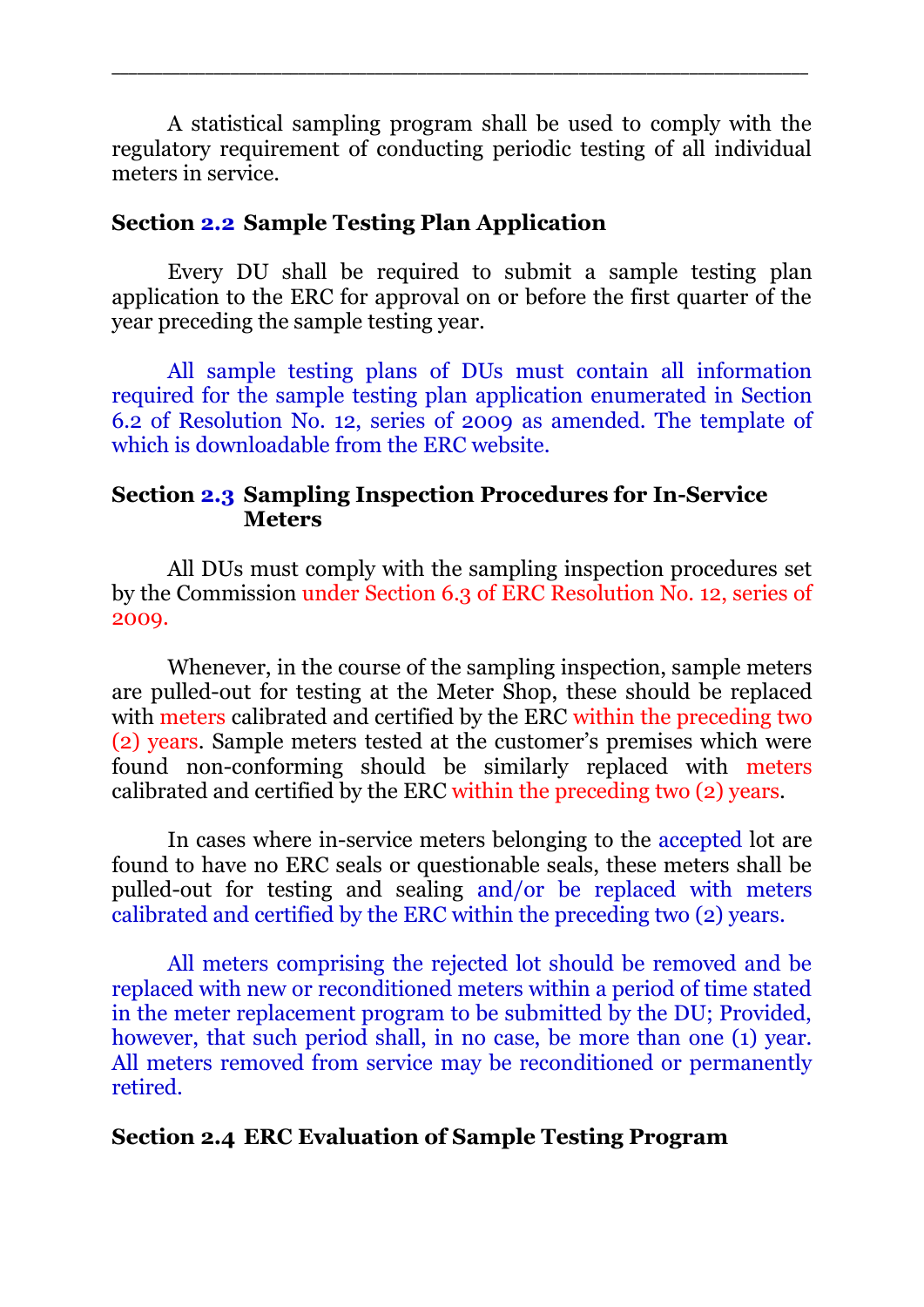The progress report of the sample testing program submitted by the DU, as stipulated in Section 6.3.13 of ERC Resolution No. 12 series of 2009, shall be evaluated by the ERC and the decision to increase or reduce the validity period for each type of meter shall be based on it.

\_\_\_\_\_\_\_\_\_\_\_\_\_\_\_\_\_\_\_\_\_\_\_\_\_\_\_\_\_\_\_\_\_\_\_\_\_\_\_\_\_\_\_\_\_\_\_\_\_\_\_\_\_\_\_\_\_\_\_\_\_\_\_\_\_\_\_\_\_\_\_\_\_\_\_\_\_\_\_\_\_\_

The ERC shall conduct validation of the DU's report on their sample testing program, through examination of the DU's processes in selecting random samples, testing of sample meters and preparation of the report, and the results of the sample testing.

## **Section 2.5 Extension of the Validity Period of Meter Certification**

All meters in the accepted lot may be retained in service, including sample meters tested at the customers' premises found conforming, without further accuracy adjustments. No ERC stickers need to be attached to the concerned meters as only meters bearing intact ERC seals shall continue to be used in service.

The validation tests conducted by ERC shall be subject to the applicable fees and charges approved in Resolution No. 12, series of 2009.

## **ARTICLE III**

#### **FINAL PROVISIONS**

### **Section 3.1 Imposition of Fines and Penalties**

Violation of any of these Rules shall be subject to the imposition of fines and penalties in accordance to the "Rules to Govern the Imposition of Administrative Sanctions in the Form of Fines and Penalties Pursuant to Section 46 of Republic Act No. 9136, As Amended."

## **Section 3.2 Exception Clause**

Where good reason appears, the ERC may allow an exception from any provision of these Rules, if such exception is found to be in the public interest and is not contrary to law or any other pertinent rules and regulations.